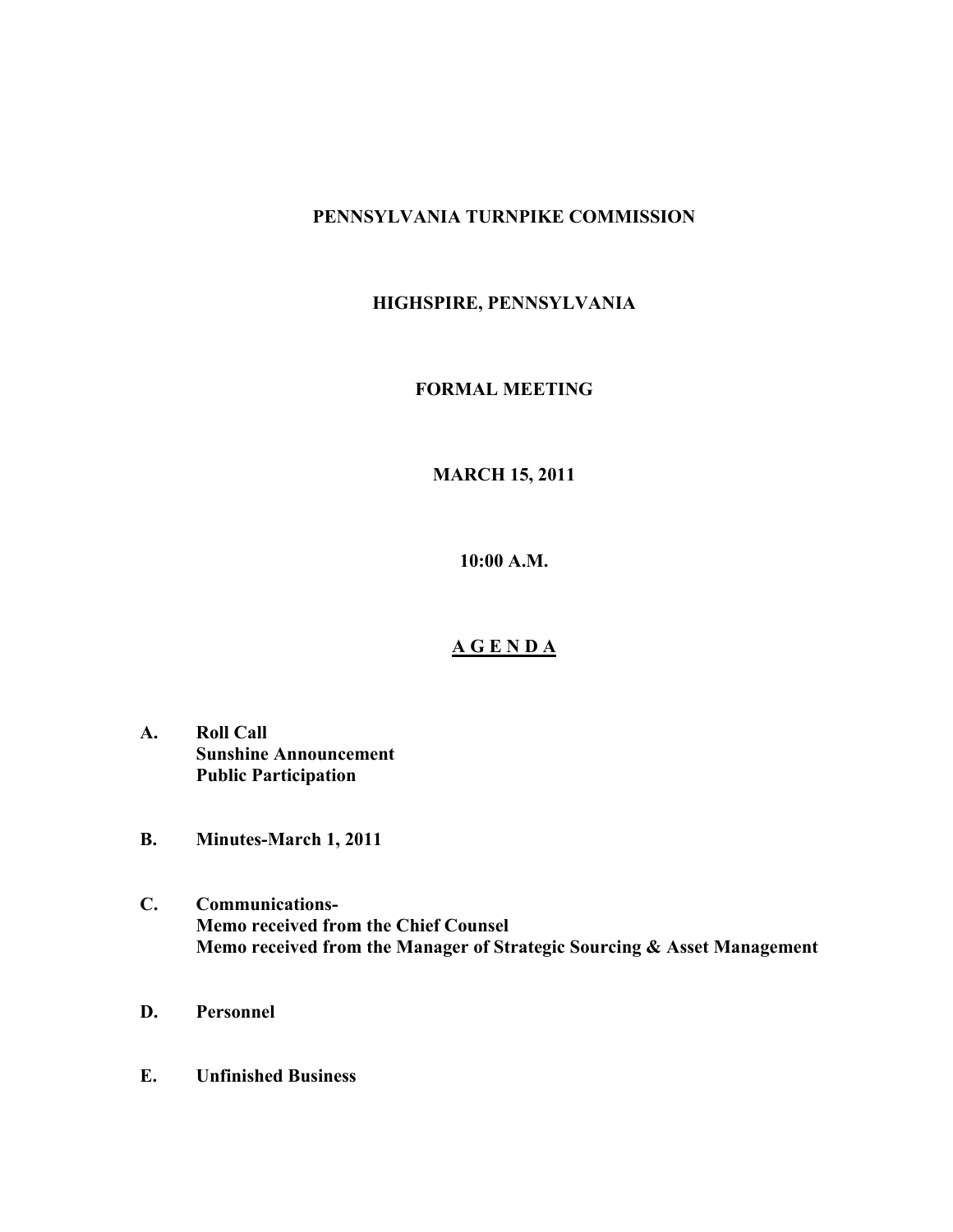## **F. NEW BUSINESS**

- **1. Adopt the Resolution ratifying the reinvestments, liquidations and purchases of securities with available cash, as described in the memo from the Assistant Chief Financial Officer dated March 4, 2011.**
- **2. Approve the negotiation and execution of the Supplemental Agreement, Amendments and Agreements for the items listed in memos "a" through "d":**
	- **a. Supplemental letter agreement with Allegheny Power for the relocation of its facilities necessary for the reconstruction project at MP 73.14 and the replacement of Bridge B-470, for an additional \$13,950.07; increasing the not-to-exceed amount to \$36,835.26;**
	- **b. Amendment to our agreement with G.R. Sponaugle Services for mechanical and electrical maintenance services for the Central Office Building; to extend the terms of the agreement until December 31, 2011;**
	- **c. Amendment to Work Order #20 with TransCore to standardize digital video recorders and add additional booth security cameras on Toll 43 Plazas, Toll 60 North and South Barriers and Toll 66 Plazas, for an additional \$201,099.00; increasing the not-to-exceed amount to \$1,360,973.00;**
	- **d. Agreement with Elizabethtown Fire Department to provide fire/rescue service between MP 252.00 and MP 259.00.**
- **3. Authorize the acquisition of a total take parcel (Parcel 42) necessary for the total reconstruction project from MP 40.00 to MP 48.00, by issuing payment in the amount of \$370,000.00 payable to Nathan Zarichnak, Escrow Agent; representing fair market value; authorize the appropriate Commission officials to execute the agreement of sale; authorize the payment of additional statutory damages as calculated by the Legal Department and approved by the Chief Operating Officer; and payment of the fair market value to the property owners is contingent upon their delivery of a deed prepared by the Legal Department.**
- **4. Approve advertising for a Project Management Information System to replace Buzzsaw and Constructware.**
- **5. Approve the Issuance of a Purchase Order for IBM Cognos Software, to IBM; at a total award of \$130,349.38.**
- **6. Approve the Award of Contract #T-149.50T002-3-02 for the replacement of Bridge B-553 at MP 155.14; to the lowest responsive and responsible bidder, New**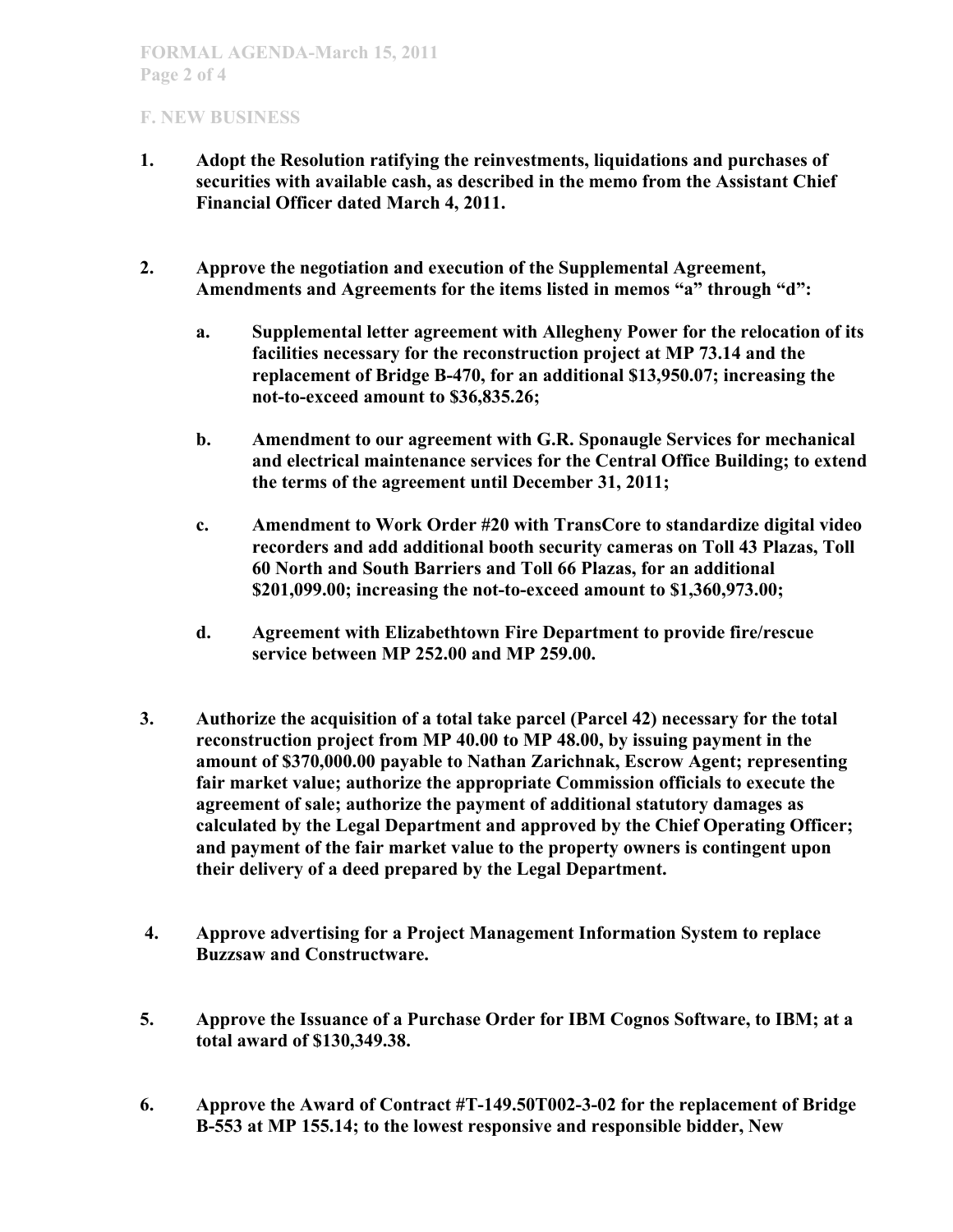### **F. NEW BUSINESS**

**Enterprise Stone & Lime Co., Inc.; at a total award of \$1,710,705.25 and a contingency of \$75,000.00.**

- **7. Authorize the implementation of the new tolling structure for Street Road effective April 3, 2011; and approve the tolling structure for existing and proposed AET Interchanges (All Electronic Tolling) as proposed by WSA.**
- **8. Approve the vendor selection recommendation from the Procurement Technical Review Committee and authorize the negotiation and execution of the agreements for the items listed in memos "a" and "b":**
	- **a. Construction insurance consulting services to review the feasibility of Owner Controlled Insurance Program (OCIP) vs. Traditional insurance policies to ECBM Insurance Brokers & Consultants;**
	- **b. Third party administrator services for the Commission's self-insured auto and general liability claims to Inservco Insurance Services, Inc.**
- **9. Approve Final Payment in the amount of \$266,866.71 for Contract #T-247.38F003- 3-02 with Wohlsen Construction Company for general construction of the TIP building renovations, for a final contract value of \$5,337,334.10.**

# **ITEMS ADDED TO THE FORMAL AGENDA**

## **SUPPLEMENTAL AGREEMENTS**

**F-10 Approve the Supplemental Agreements as listed in memos "a" through "f":**

- **a. Supplemental Agreement #3 with Jacobs Engineering Group for design management services through the completion of the final design phase for Stage 1 Construction of the I-95/I-276 Interchange project, for an additional \$3,500,000.00; increasing the not-to-exceed amount to \$13,700,000.00;**
- **b. Supplemental Agreement #2 with McTish, Kunkel & Associates for CI/CM for the Allegheny River Bridge Construction project, for an additional \$250,000.00; increasing the not-to-exceed amount to \$15,149,367.33;**
- **c. Supplemental Agreement #6 with CDI-Infrastructure d/b/a L. R. Kimball for preliminary engineering/environmental services for the Allegheny Tunnel Transportation improvement project, for an additional \$1,800,000.00; increasing the not-to-exceed amount to \$5,887,016.13;**